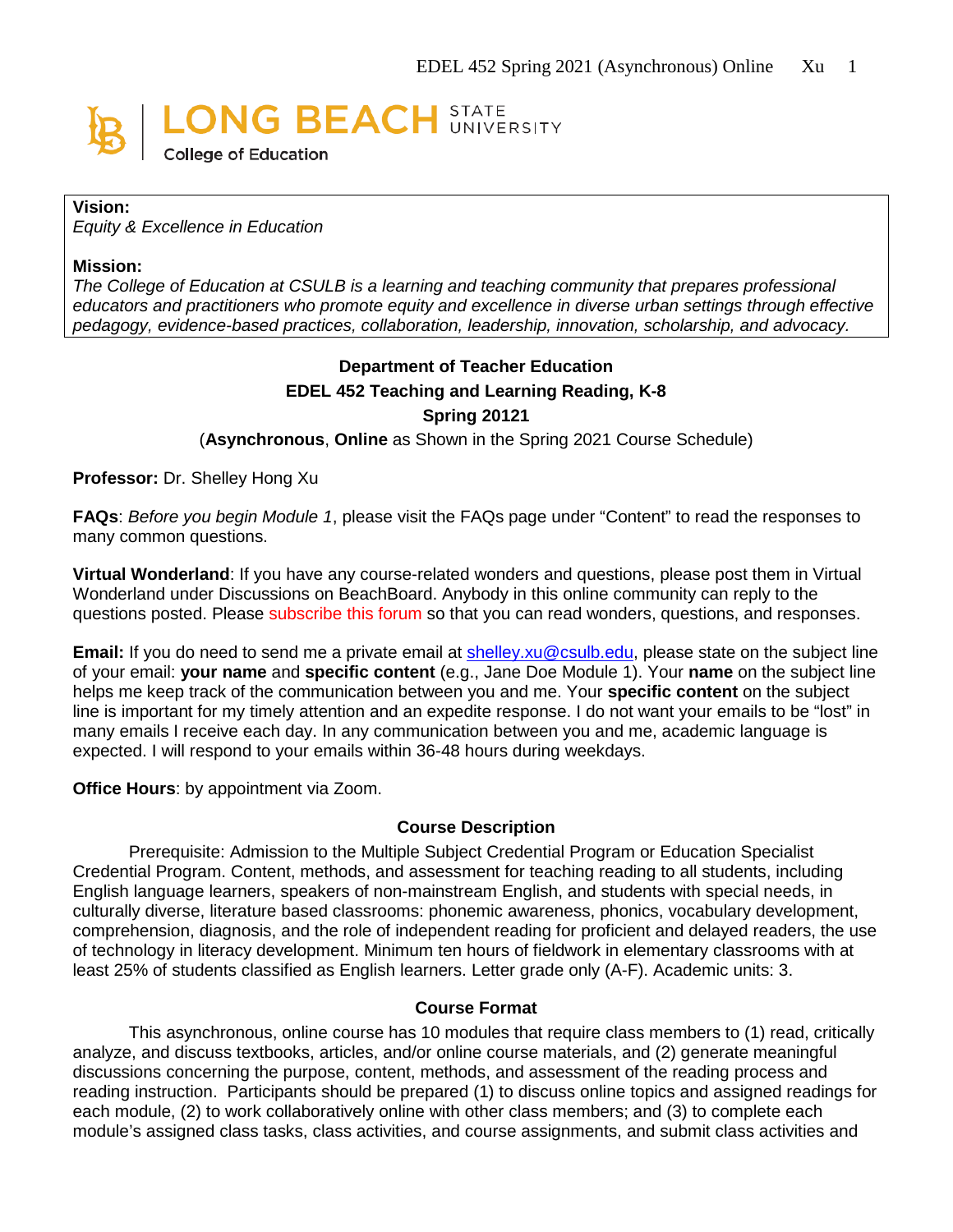course assignments online on due dates as specified in the course schedule and the checklist for each module.

## **Required Course Texts**

**Please note**: I am using the 2010 and 2012 version of the textbooks as a way to keep the textbooks more affordable. If you buy an early or late version of a textbook, the content and page numbers of the early version will be different from those of the current version listed below. You are responsible for completing readings on the current version of the textbook as specified in the course syllabus and in the modules. It is important that you have your textbooks prior to the specific modules you will be completing. Please refer to the module note for each textbook. **It is your responsibility to get each required book at least one week before the due date for the module(s) where the book is used.**

- 1. Gunning, T. G. (2012). *Creating literacy instruction for all students in Grades 4-8* (3rd ed.). New York: Pearson. (You will use this book for **Modules 1-10 and RICA preparation**.)
- 2. Xu, S. H. (2010). *Teaching English language learners: Literacy strategies & resources for K-6*. New York: The Guilford Press. (You will use this book for Modules 1-10 and RICA preparation.)
- 3. Rossi, J., & Schipper, B. (2012). *Case studies in preparation for the California Reading Competency Test* (4th ed.). New York: Allyn & Bacon. (You will use this book for Module 9 and RICA preparation.)
- 4. Polacco, P. (1988). *The Keeping Quilt*. New York: Simon & Schuster. (You may check out this book from a library or view it on YouTube [https://www.youtube.com/watch?v=MWR\\_ON8x1QM](https://www.youtube.com/watch?v=MWR_ON8x1QM) .) (You will use this book for **Modules 5-6**.)
- 5. Wick, W. (1997). *A Drop of Water: A Book of Science and Wonder*. New York, Scholastic. (You may check out this book from a library.) (You will use this book for  $Module 7$ .)
- 6. Supplementary Readings: available on the BeachBoard under "Content", "Supplementary Readings". I strongly suggest that you download all the articles to your computer. Each supplementary reading is also listed under a specific module.
- 7. [California's Common Core Standards English Language Arts Literacy in History Social Studies](javascript://)  [Science, and Technical Subjects](javascript://) [http://www.cde.ca.gov/be/st/ss/documents/finalelaccssstandards.pdf.](http://www.cde.ca.gov/be/st/ss/documents/finalelaccssstandards.pdf) <http://www.corestandards.org/ELA-Literacy/> (searchable site)
- 8. RICA Content Specifications [http://www.ctcexams.nesinc.com/pdf/rc\\_content\\_specs.pdf](http://www.ctcexams.nesinc.com/pdf/rc_content_specs.pdf)

## **Mode of Delivery and Technical Requirements**

This course is conducted entirely online, using asynchronous learning. Students will access the course material and modules on [BeachBoard.](https://bbcsulb.desire2learn.com/d2l/home) All students must have access to a computer or other device with Internet functionality to access BeachBoard, participate in class modules, and complete assignments. Students, who experience unexpected technical issues for a module or an assignment, will be provided with an opportunity to make up missed work. If students need technical assistance during the course or would like to report a technical issue with BeachBoard, they should contact the Technology Help Desk [\(https://www.csulb.edu/academic-technology-services/academic-technology-resources-for-students\)](https://www.csulb.edu/academic-technology-services/academic-technology-resources-for-students)

The university is expected to provide an in-person computer lab in the University Student Union during 2020-21 and the opportunity to borrow laptops and/or wi-fi hotspots, if needed. The university will send communications directly to students regarding accessing these resources.

### **Course Communication**

We will use BeachBoard to make announcements, communicate information, post assignments and corresponding due dates, and discuss course-related topics. Please note: It is the student's responsibility to check BeachBoard a minimum of once per week, as it will contain important information about upcoming class assignments, activities, and other elements of the course. I will post my feedback on your assignments in your Dropbox. Students should also be sure to check their CSULB email accounts a minimum of once per week to receive important communications about the course from the instructor or other enrolled students. My feedback on each module will be sent via BeachBoard to your CSULB email account.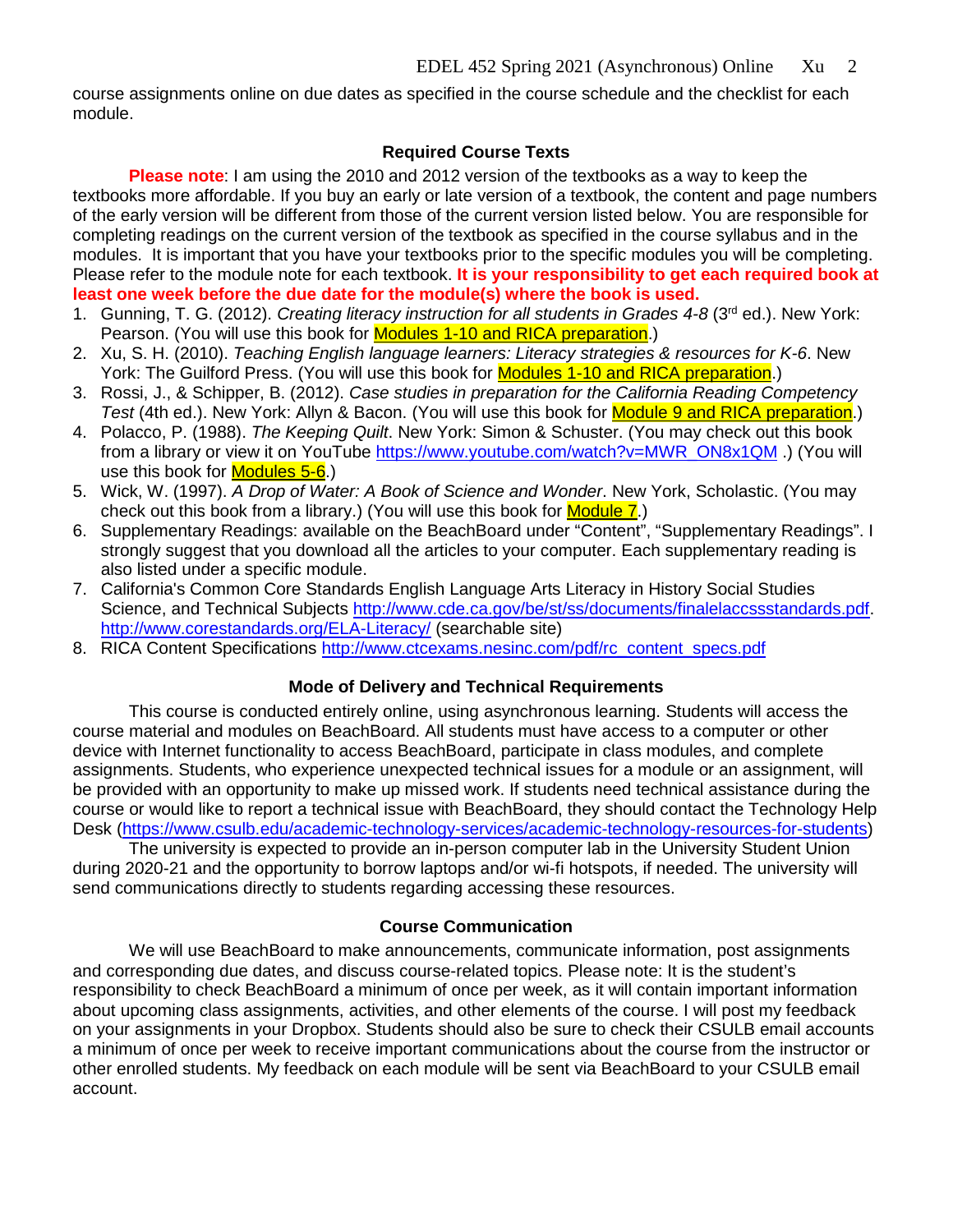## **Teacher Dispositions**

Teacher candidates are expected to demonstrate professionalism in the following ways:

- On-line Course Work
	- Professional behaviors include display of courtesy toward the classmates and professor, active participation in class sessions, observance of due dates, flexibility regarding field experience activities, and unanticipated changes in the course calendar.
	- Participation includes demonstrating active contribution to online class discussions, posing clarification, reflective, and/or information-seeking questions, communicating ideas or concerns with the professor; and completing all assigned class tasks, class activities, and course assignments.
- Field Experience Assignment (The following applies even if you are completing your field work remotely/Online)
	- Professional behaviors include display of appropriate demeanor in interacting with children at all times (e.g., use of oral and written communication, attitude toward teaching, learning, students, and physical space, overall attire), awareness of one's personal values and biases, and modeling of ethical behaviors.
	- Preparedness for assignments is essential to quality field experience teaching. Creative teaching is encouraged, but you will teach a lesson after the instructor has read and provided you with feedback for improvement.

### **Student Responsibilities**

*1. Class Participation* 

Class participation is mandatory. Professionalism requires you to be **fully prepared** by finishing all required readings, class tasks, class activities, and course assignments.

A **class task (ungraded)** is what you are required to do as if you were in a face-to-face class session (e.g., read Xu Chapter 1 and take notes on Handout 1). Each class task is numbered, such as Class Task 1.2 (which is Class Task #2 for Module 1). You are not required to turn in your work for class tasks, but it is important to your learning to complete every class task. You will regret for skipping these class tasks when you are student teaching, when you are taking the RICA test, when you are being interviewed for a teaching position, and when you are teaching your students. On the Beachboard, your completion of each class task is the condition for your access to subsequent class activities.

A **class activity (graded)** is what you are required to do as if you were in a face-to-face class session AND to show evidence of your understanding of the course content (e.g., complete a survey of linguistic concepts [after you have read assigned readings]). Each class activity is numbered, such as Class Activity 2.2 (which is Class Activity# 2 for Module 2).

**Beginning with Module 2, you are required to complete some class activities with your peer group.** The purpose of group work is for you and your peers to learn from one another's perspectives on how to teach one particular reading area. **Please plan ahead to form your group and start collaborating for each required group work.** It is strongly recommended that you work with your group peers throughout the course for all the group work unless there is an issue between you and your peer(s). Please click this link to form your group

[https://docs.google.com/spreadsheets/d/19M8uUfMQEEoCumRbm4uFmLzq9EeJE9CtaN\\_2xNAs6U0/](https://docs.google.com/spreadsheets/d/19M8uUfMQEEoCumRbm4uFmLzq9EeJE9CtaN_2xNAs6U0/edit#gid=0) [edit#gid=0](https://docs.google.com/spreadsheets/d/19M8uUfMQEEoCumRbm4uFmLzq9EeJE9CtaN_2xNAs6U0/edit#gid=0) . Also refer to "EDEL 452 Group Work List" under BeachBoard's Content, Alternative Field Work and S4. You will also work with your group for some course assignments.

**You must complete ALL assigned class tasks and class activities for each module by the due date as specified in a checklist (and also in course schedule) in order to earn participation points for the module**. **NO partial points will be given for some completed class activities or class tasks. You are expected to have 110% commitment to your own learning in this course.**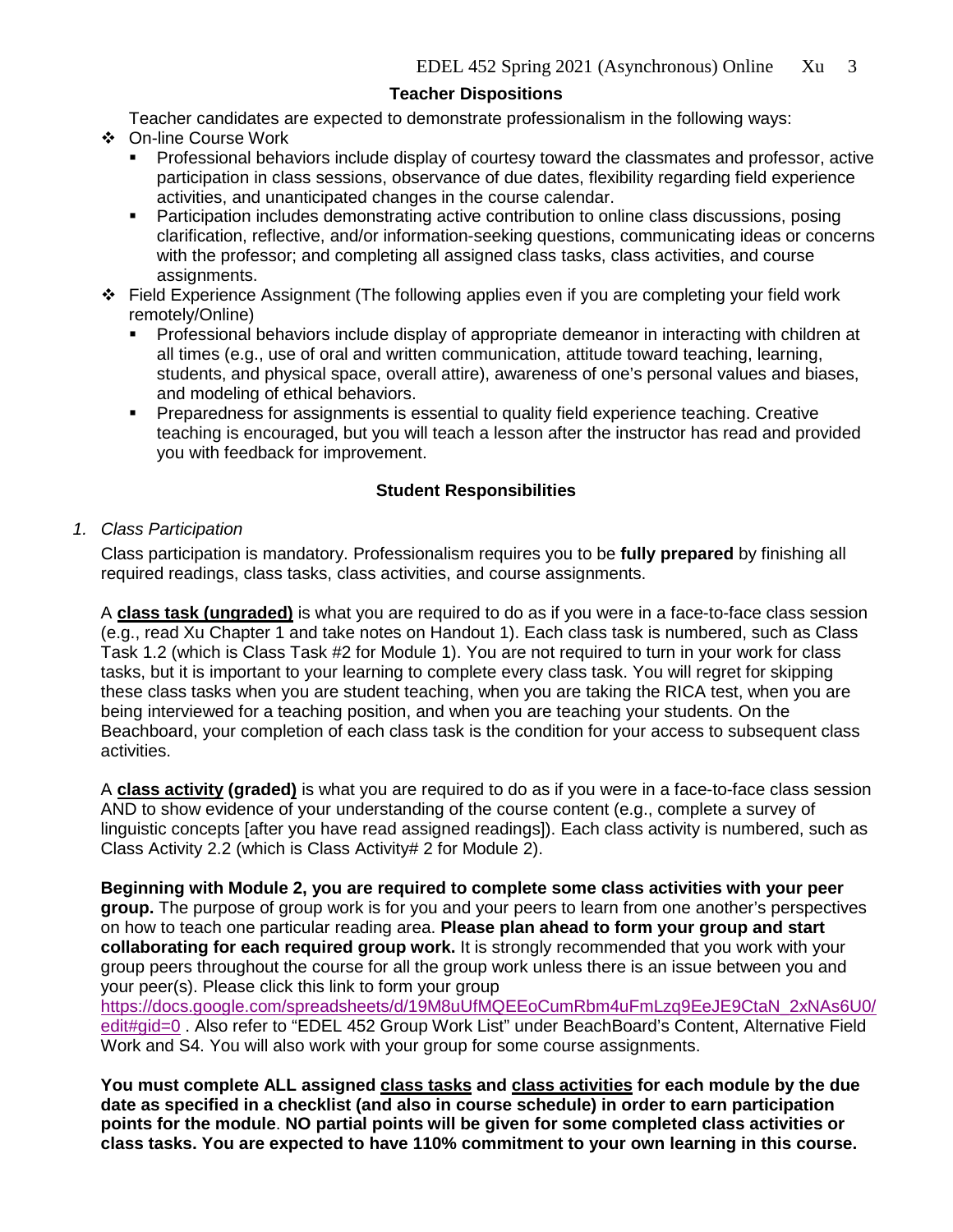A **course assignment (graded)** is what you are expected to do to demonstrate your understanding of course content across several modules (e.g., phonics lesson teaching; case study assessments).

Access restriction is set for most class activities and some course assignments in each module. You must complete a class task or several class tasks before having access to the subsequent class activity/activities or course assignments. Please use the checklist of each module to obtain an overview of the number of class tasks, class activities, and course assignments in the module.

Please complete class tasks, class activities, and course assignments in the order as they are presented under each module.

*2. Academic Honesty*

There is zero tolerance for cheating, plagiarism, or any other violation of academic integrity in this course. Work submitted is assumed to be original unless your source material is documented using proper citations. Using the ideas or words of another person, even a peer or a web site, as if it were your own, constitutes plagiarism. It is your responsibility to review the University policy on Cheating and Plagiarism that governs your participation in courses at CSULB. [\(http://catalog.csulb.edu/content.php?catoid=5&navoid=369#cheating-and-plagiarism\)](http://catalog.csulb.edu/content.php?catoid=5&navoid=369#cheating-and-plagiarism)

*3. Course Syllabus, Class Tasks, Class Activities, and Course Assignments*

You are responsible for the information and requirements stated in this course syllabus; guidelines for class tasks, class activities, and course assignments; instructional materials and announcements posted on the Beachboard; and email communications I send you. I strongly advise that you download all course-related materials to your computer and put them in respective folders and subfolders, just in case that the Beachboard is not working properly and just for your easy and quick reference to all course materials.

- *4. Quality of Assignments and Submission of Your Work*
- 1). You should word process all of your course assignments using 12-point font, black print, reasonable margins, numbered pages, and double-spacing.
- 2). Assignments are expected to have correct grammar, spelling, and punctuation.
- 3). For the work that needs to be scanned or photographed before the submission, please make sure the quality of the scanned or photographed work is legible.
- 4). It is your responsibility to label and submit each work to a specific place on the Beachboard as specified in each guideline for a course assignment, in the direction for a class activity, or in the course syllabus.
- 5). **You are advised to keep a copy of ALL submitted course assignments and responses for all modules and course assignments. You will need them when you review for the RICA exam, TPAs, and student teaching.** You will not have access to the course on BeachBoard a week or so after the finals week.
- 6). **In the event of Beachboard technical breakdowns**, please notify the professor via email [shelley.xu@csulb.edu.](mailto:shelley.xu@csulb.edu)
- *5. Due Dates*
- 1). **All class activities and course assignments are due on the date specified in the checklist for each module and also in the course schedule**. The date and hour are in Pacific Standard Time (PST) zone. You are responsible for adjusting the due date to your time zone if you are out of the PST time zone. After the due date, your work will NOT be accepted on the BeachBoard.
- 2). Two-time revision is available ONLY for analyses of case study assessments.
- 3). **Any course assignment that does not follow its guideline will receive a grade of 0.**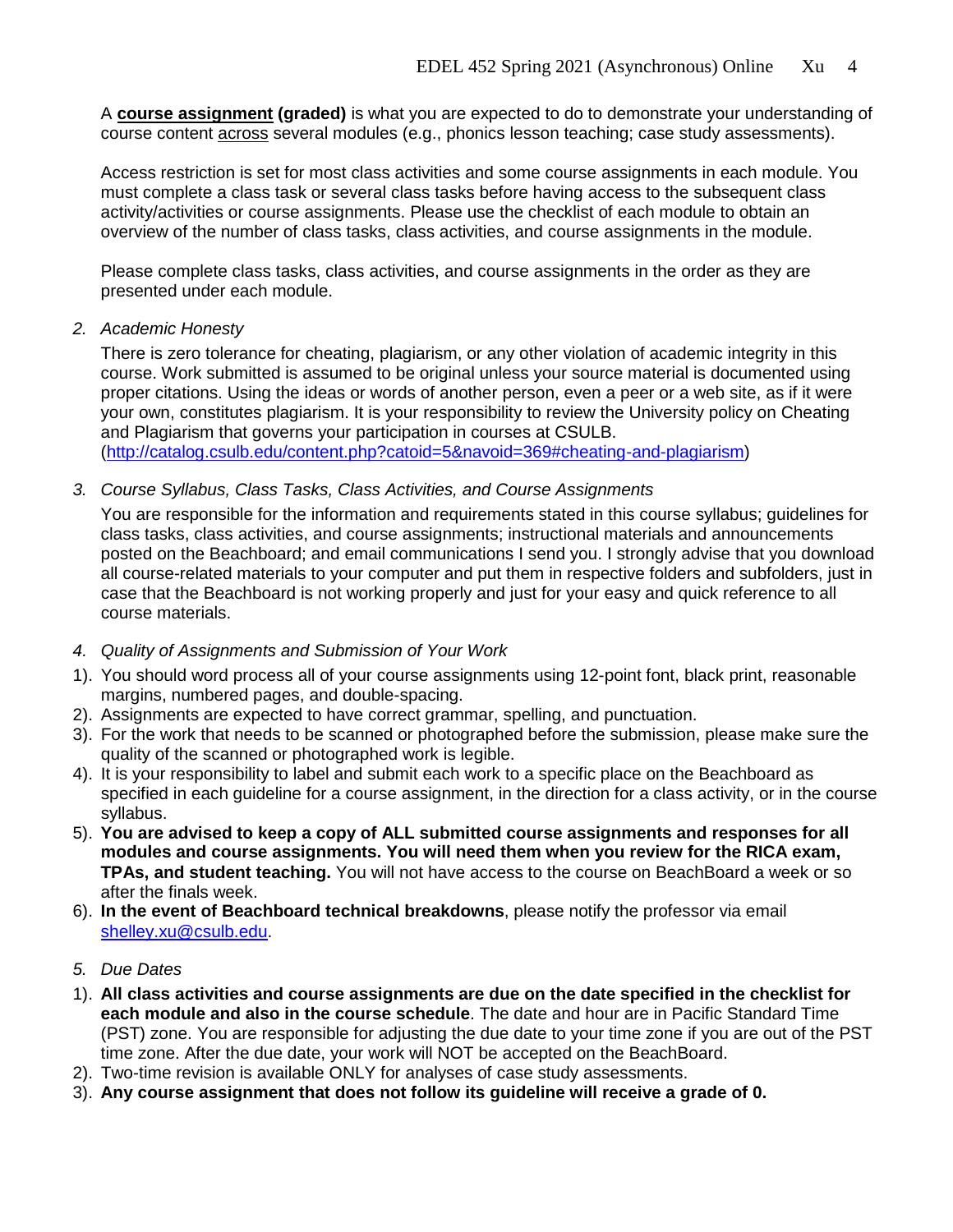4). **It is your responsibility to inform the professor and submit appropriate documentation in a timely manner for any situation (e.g., serious illness, death of a family member) that affects your learning in this class and meeting the given deadlines for modules and course assignments.** 

## *6. Policy for Late Field Work-related Course Assignments*

I understand that you cannot control the online teaching and group schedule for completing your field work-related course assignments. Hence, I provide you with a grace period for submitting your work. You may turn in field-work related course assignments past the due dates. However, waiting until the end of the semester to complete your fieldwork does not benefit your learning in this class and would put a burden on yourself, your cooperating teacher, and his or her students.

- 1) Any *late* lesson plans and reflections **will NOT be accepted beyond two weeks past the due dates** specified in the course syllabus.
- 2) All *late* case study assessments will NOT be accepted **beyond two weeks past the due dates** specified in the course syllabus.
- 3) The Miscue Analysis and Retelling Assessment revisions must be submitted by Module 8. This time framework ensures adequate time for you to revise your work based on my feedback on your analysis and to include your correct analysis in your case study report, which is due in Module 10.
- 4) Case Study Report **will NOT be accepted past the due date (5/4/2021).**
- 5) Signature Assignment: Reading Comprehension with an Informational Text Lesson Reflection **will NOT be accepted past the due date (5/11/2021).**

## *7. Technical Competency*

All students are expected to be comfortable with basic computer technology:

- Connect to the Web using a web browser.
- Navigate around the Web and use search engines.
- Send and receive e-mail with attachments.
- Do basic word processing, including cutting and pasting.
- Open, save, and manage files.
- Organize folders and files (create, name, rename, & move).
- Compress files and folders.
- Scan course homework.

You are expected to download course materials and guidelines to your computer and store them in proper folders and subfolders on your computer. Once you have completed this course, you will NOT have access to the course content on the Beachboard. **Please save your work for all modules and course assignments. The course materials and your own work are valuable resources for you during your student teaching, preparing for the RICA exam and TPAs, and future teaching.** 

## **Statement Regarding Students with Disabilities**

Students with disabilities who require reasonable academic accommodations are strongly encouraged to register with the [Bob Murphy Access Center \(BMAC\)](http://web.csulb.edu/divisions/students/dss/) each semester. Students must submit supporting disability documentation to BMAC and provide faculty of any BMAC verification of accommodations as early in the semester as possible. BMAC is located in the Student Success Center, Room110 and can also be reached by phone at (562) 985-5401 or via email at **bmac@csulb.edu**.

## **Student Learning Outcomes (SLOs)**

The following Student Learning Outcomes (SLOs) are aligned with the Multiple Subject Credential Program SLOs which are based on the Teaching Performance Expectations (TPEs, revised and adopted June 2016); Common Core State Standards (revised March, 2013); and RICA Content Specifications (Domains I-V, revised 2007). Upon successful completion of the Multiple Subject Credential Program, students will demonstrate the following: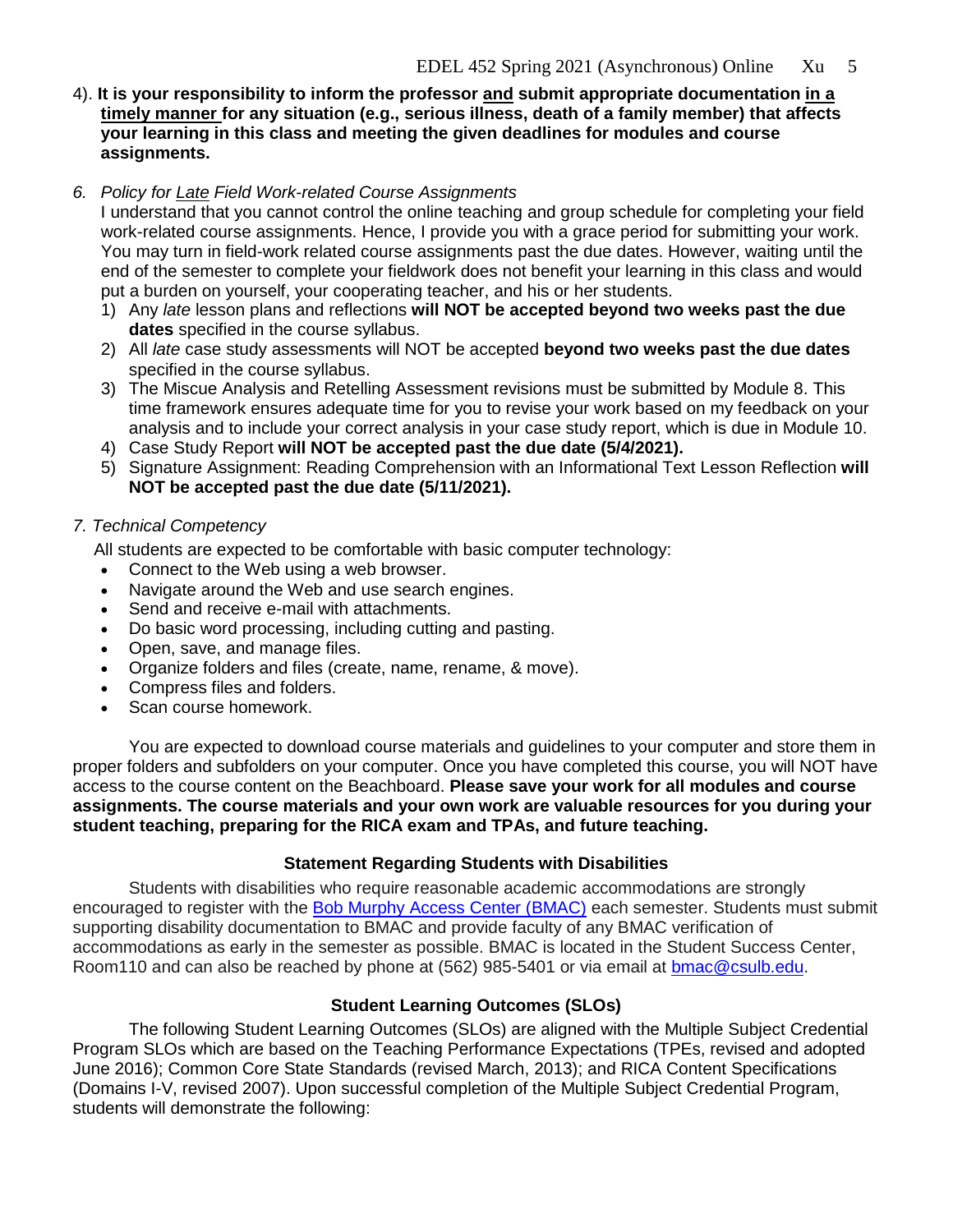## **SLO 1-Lesson Design and Assessment**

- Written lesson plan that is clear, complete, and standards-based (TPE 3.1)
- Lesson plan that includes an appropriate three-part objective (content, level of cognition, proving behavior) (TPEs 3.3, 4.1, 5.8)
- Lesson plan that includes a formative assessment tool and clear plan for summative assessment that allows students to demonstrate mastery in a variety of ways (TPE 3.4, 5.1)
- Lesson plan that includes a step-by-step approach to the instructional sequence, procedures aligned with the lesson objective and appropriate task analysis (TPE 4.4)
- Include plans for engaging students, modeling, active participation, and checks for understanding (TPE 1.4, 1.8, 3.3, 4.7)
- Lesson plan includes differentiated instruction (materials and/or proving behavior) for English Learners and at least one other identified subgroup at tiers 1 & 2 (TPE 1.4, 1.6, 3.5, 3.6, 4.4, 5.7, 5.8)
- Lesson plan includes opportunities for students to actively think critically and work collaboratively (TPE 1.5, 4.6)
- Lesson goals and instructional strategies are based on student learning needs (TPE 1.1, 3.2, 4.2)
- Lesson plan incorporates appropriate and available technology (TPE 3.7, 3.8, 4.7, 4.8)

## **SLO 2-Lesson Implementation and Assessment**

- Lesson is taught in alignment with specified standards (TPE 4.3)
- Objective/Learning Target is clearly communicated to all students (TPE 3.1, 3.2, 4.4)
- Materials are prepared and utilized effectively (TPE 4.3)
- Appropriate pacing is used to teach the lesson and monitor for student learning (TPE 1.5, 4.3, 4.4, 4.7)
- A variety of questioning and active participation (overt and covert) strategies are used throughout the lesson (TPE 4.3)
- The results of active participation strategies are used to make adjustments to the instruction (TPE 1.8, 5.1, 5.2)
- Students are engaged in self-assessment (TPE 4.5, 5.3)
- Uses appropriate wait time during questioning (1.5, 1.6)
- Effectively implements appropriate and available technology (TPE 3.7, 3.8, 4.7, 4.8, 5.3)

### **SLO 3-Classroom Management and Environment**

- Teaches, reteaches, or reinforces rules, procedures, and routines (TPE 2.1, 2.2, 2.6)
- Applies appropriate reinforcement techniques throughout the lesson (structure, approximation, extinction, consequences) (TPE 2.3, 2.5)
- Effectively implements proactive and positive classroom management techniques (TPE 2.1, 2.3, 2.5, 2.6)
- Implements appropriate strategies to maintain student motivation (TPE 1.3, 2.3, 2.5, 2.6)

## **SLO 4-Professionalism**

- Arrives on-time and prepared to engage in instruction (TPE 6.8)
- Conducts regular reflection on performance (TPE 6.1)
- Establishes professional learning goals (TPE 6.3)
- Learns to communicate effectively and collaborate with all stakeholders (other teachers, administrators, support staff, parents, community members) (TPE 6.4)
- Models ethical conduct of teaching professionals, including use of technology and digital media (TPE 6.5, 6.6)
- Learns how to engage with parents (TPE 1.2, 2.6, 5.5, 6.4)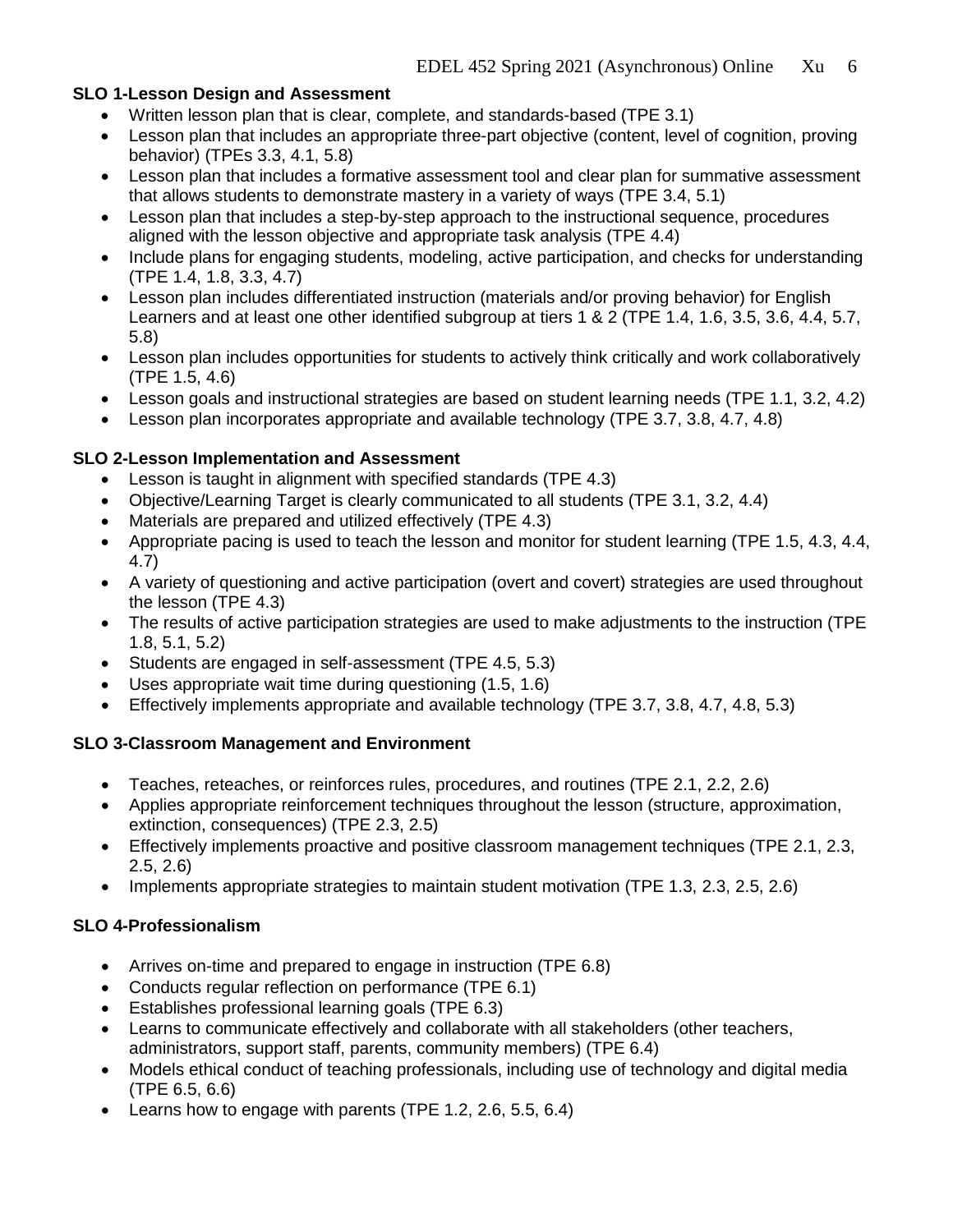## **Outline of Subject Matter**

- I. Foundations for Teaching Reading (SLO 1)
	- historical issues in reading instruction
	- current issues in reading instruction
	- theoretical perspectives of teaching reading
	- teaching all children to read, including English language learners, speakers of non-mainstream English, and students with special needs
	- lesson design

### II. Structure of the English Language (SLOs 1 & 2; RICA Domain 2)

- overview of language structure
- sound-symbol relationships
- phonology
- morphology
- semantics
- syntax
- relationship between language structure and early reading development.
- differences in reading and language development among varied linguistic groups (e.g. Spanish and English).
- implications of language knowledge for developing phonemic awareness and teaching phonics.

III. Comprehensive Reading Instruction (SLOs 1, 2 & 3; CCSS Reading Standards for Literature K–5, Informational Text K–5, & Foundational Skills K–5; RICA Domains 2, 3, 4, & 5)

- comprehensive reading instruction for all students, including English learners and special education students in general education classrooms
- foundational skills (print concepts, phonological awareness, phonics and word recognition, and fluency) alphabet knowledge and alphabetic principle
- instructional approaches to teaching foundational skills
- instructional approaches to teaching vocabulary and academic language
- instructional approaches to teaching text structures of literature and informational text, and technology resources with varied levels of text complexity
- instructional approaches to teaching comprehension of literature and informational texts, and technology resources with varied levels of text complexity
- instructional approaches to teaching reading across content areas
- lesson plan includes
- an appropriate three-part objective (content, level of cognition, and proving behavior);
- plans for engaging students and maintaining student motivation, modeling, active participation, and checks for understanding;
- plans for differentiated instruction for English learners, for students with special needs, and for challenging students;
- plans for appropriate pacing, monitoring student learning, for adjusting teaching based on student response to teaching, and for student self-assessment.
- lesson reflection includes a response to the lesson design, implementation (strategies, materials, available appropriate technology, student engagement, pacing, differentiated instruction), and assessment and outcome of student learning

IV. Assessment, Diagnosis, and Evaluation of Reading Strengths and Needs (SLOs 2; RICA Domains 1, 2, 3, 4, & 5)

- designing a comprehensive assessment plan for a case study student
- reading interests and concepts about reading
- foundational skills (print concepts, phonological awareness, phonics and word recognition, and fluency)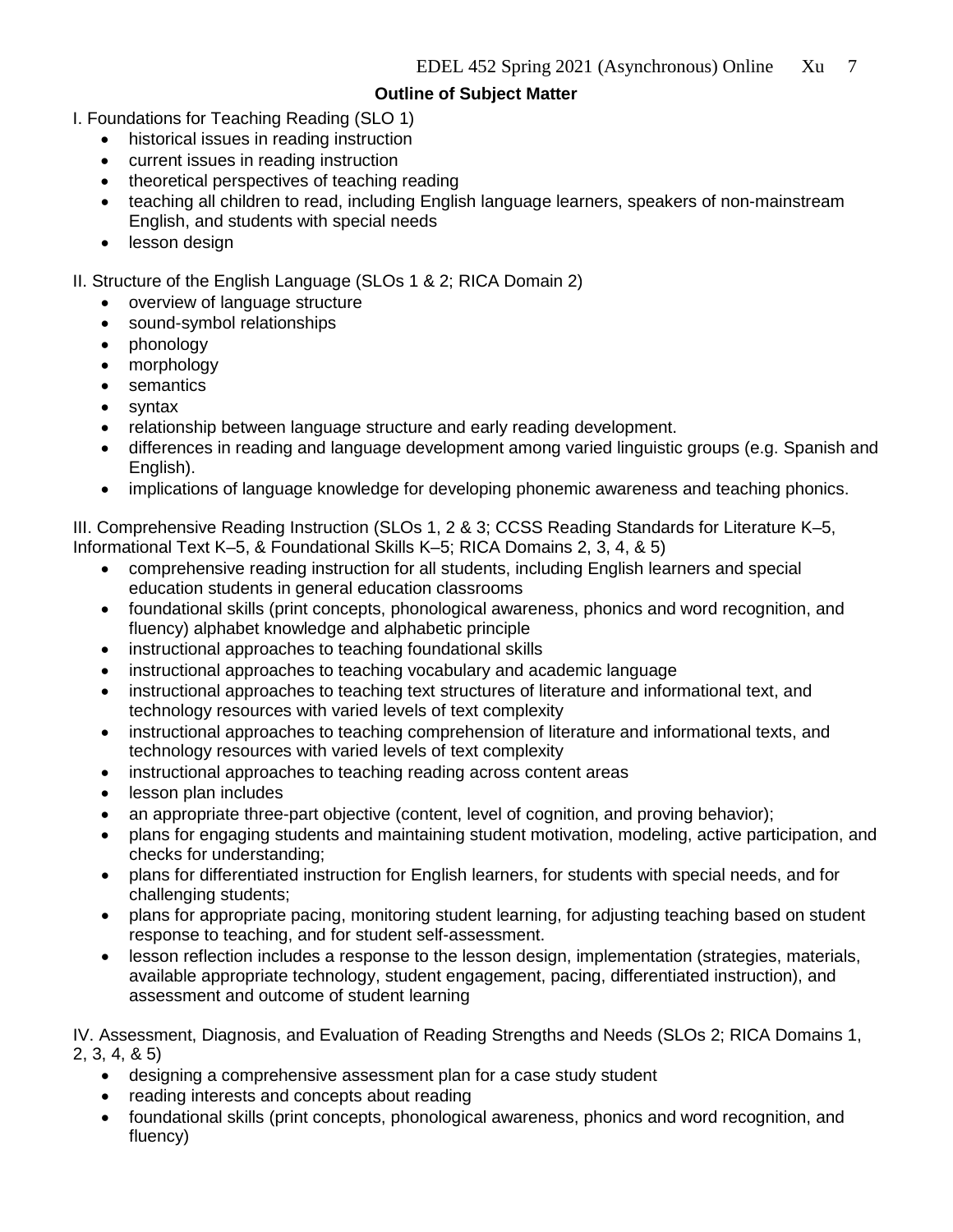- comprehension of literature and informational text
- conducting assessment and analyzing assessment data
- planning appropriate instruction based on identified reading needs
- writing a case study report that includes background information about the case study student, reading strengths and needs, and targeted instruction to address the needs (i.e., instructional materials, instructional strategies, and ways to monitor student progress)

V. Instructional Materials for Teaching Children and Adolescents to Read (SLOs 1 & 2)

- becoming knowledgeable of various genres of children's literature and informational text (including international literature) and different types of texts (e.g., print, non-print) and role that literature and informational text (including technology resources) play in reading instruction
- selecting and evaluating instructional reading materials (literature, informational texts, and technology resources)
- teaching with a wide range of instructional materials
- aligning instructional materials with state standards (and district standards if available)
- adapting instructional materials for students' diverse needs, including English learners' language levels, and special education students' needs.
- teaching with currently-adopted commercial reading programs in a comprehensive reading program
- teaching with literature and informational texts, and technology resources for all learners

### VI. Professionalism (SLO 4)

- Conducts regular reflection on lesson teaching and class activities
- Establishes professional learning goals in the course
- Learns to communicate effectively and collaborate with cooperating teachers about field work
- Models ethical conduct of teaching professionals, including use of technology and digital media in lesson teaching
- Learns how to engage with parents in supporting their children's reading development

• VII. (Clinical 2: Hours completed after program admission, but before student teaching. These hours include fieldwork completed in pedagogy/methods courses.)

### **Class Tasks and Class Activities**

Class Tasks and Class Activities: See directions posted under each module under Content on the course Beachboard.

### **Course Assignments**

**A minimum of 10 hours of alternative field work is required for this course. It is your responsibility to submit the 10 hours to S4 at the end of this course.** <https://app.calstates4.com/csulb>

*I. Alternative Field Work: Lesson Planning, Teaching, and Reflecting* 

Please refer to "EDEL 452 Alternative Field Work and S4" under Content on BeachBoard.

### *II. Alternative Field Work: Case Study Assessments*

Please refer to "EDEL 452 Alternative Field Work and S4" under Content on BeachBoard.

### *III. Alternative Field Work: Case Study Report*

Please refer to "EDEL 452 Alternative Field Work and S4" under Content on BeachBoard.

### *IV. Alternative Field Work: Signature Assignment (Comprehension Lesson of Informational Text Reflection)*

Please refer to "EDEL 452 Alternative Field Work and S4" under Content on BeachBoard.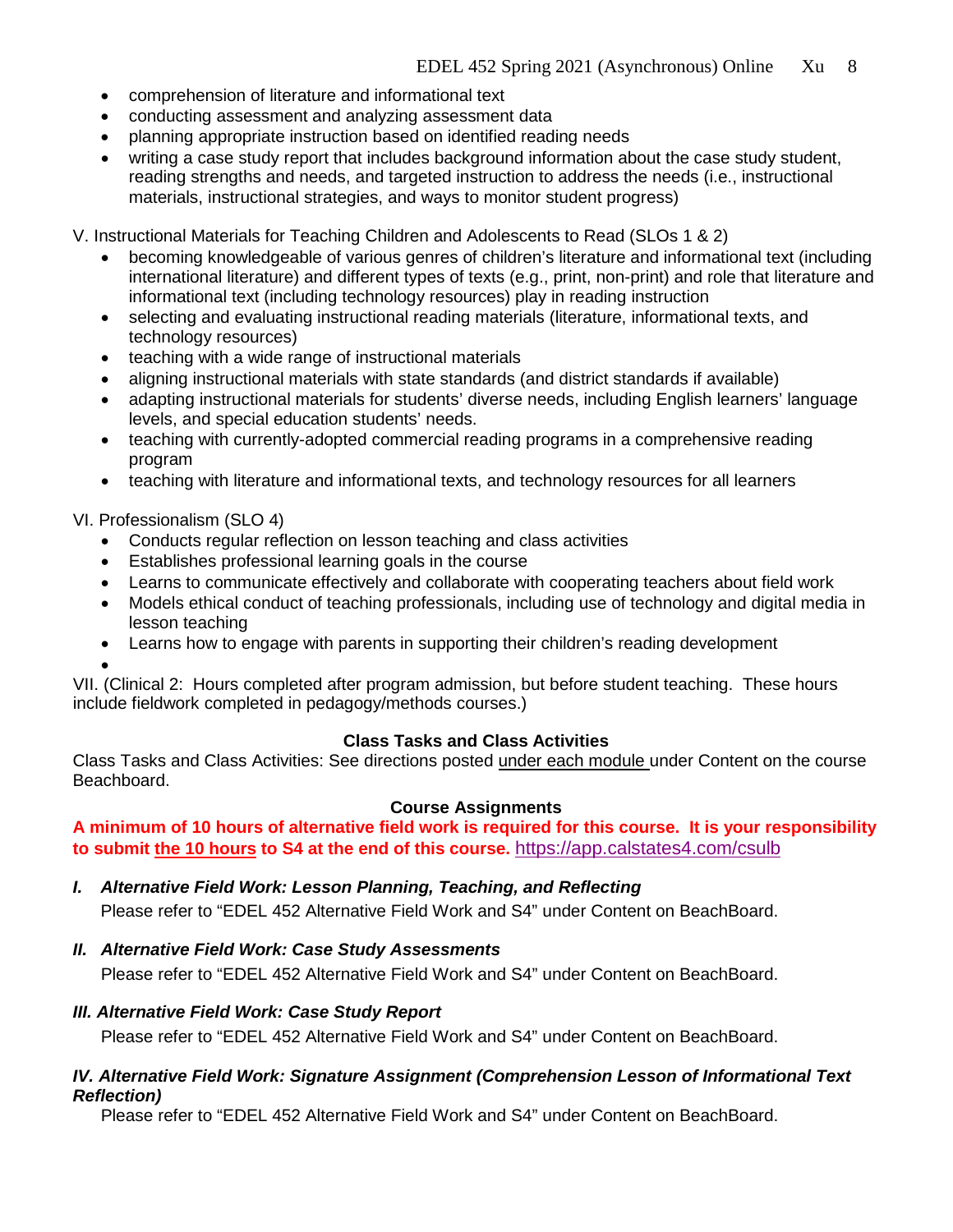**BeachBoard Support**

BeachBoard FAQs [https://www.csulb.edu/academic-technology-services/beachboard](https://www.csulb.edu/academic-technology-services/beachboard-support/beachboard-faqs)[support/beachboard-faqs](https://www.csulb.edu/academic-technology-services/beachboard-support/beachboard-faqs) Student BeachBoard Support [https://www.csulb.edu/academic-technology-services/instructional](https://www.csulb.edu/academic-technology-services/instructional-design/student-support/student-beachboard-support)[design/student-support/student-beachboard-support](https://www.csulb.edu/academic-technology-services/instructional-design/student-support/student-beachboard-support) Academic Technology Resources for Students [https://www.csulb.edu/academic-technology](https://www.csulb.edu/academic-technology-services/instructional-design/student-support/student-beachboard-support)[services/instructional-design/student-support/student-beachboard-support](https://www.csulb.edu/academic-technology-services/instructional-design/student-support/student-beachboard-support) ITS (Information Technology Service) Helpdesk Information<br><https://csulb.teamdynamix.com/TDClient/1993/Portal/home/> **Other Student Support Services at CSULB** Student Center [https://www.csulb.edu/enrollment-](https://www.csulb.edu/enrollment-services/mycsulb-student-center) [services/mycsulb-student-center](https://www.csulb.edu/enrollment-services/mycsulb-student-center)

The Learning Center (Academic Coaching) [http://www.csulb.edu/academic-](http://www.csulb.edu/academic-advising/the-learning-center) [advising/the-learning](http://www.csulb.edu/academic-advising/the-learning-center)[center](http://www.csulb.edu/academic-advising/the-learning-center)

University Writing Center [https://www.csulb.edu/university-writing-](https://www.csulb.edu/university-writing-center) [center](https://www.csulb.edu/university-writing-center)

Bob Murphy Access Center (BMAC), formerly known as Disabled Student Services (OSD): <http://web.csulb.edu/divisions/students/dss/>

University Library: <https://www.csulb.edu/university-library>

Academic Advising Services: [https://www.csulb.edu/academic-](https://www.csulb.edu/academic-advising) [advising](https://www.csulb.edu/academic-advising)

Office of the Dean of Students: [http://web.csulb.edu/divisions/students/st](http://web.csulb.edu/divisions/students/studentdean/) [udentdean/](http://web.csulb.edu/divisions/students/studentdean/)

Counseling and Psychological Services (CAPS): [http://web.csulb.edu/divisions/students/cap](http://web.csulb.edu/divisions/students/caps/) [s/](http://web.csulb.edu/divisions/students/caps/) Student Health Services: [http://web.csulb.edu/divisions/students/shs](http://web.csulb.edu/divisions/students/shs/)

## **Evaluation**

**This is a comprehensive, hands-on course that requires you to have considerable outside class preparation and commitment in addition to the minimum 10 hours of field experience in elementary classrooms.** If you find yourself unable to complete the course assignments on time, you are highly encouraged to review the withdrawal policy in the CSULB Spring 2021 Schedule. Class withdrawals during the final 3 weeks of instruction are not permitted except for a very serious and compelling reason such as accident or serious injury that is clearly beyond the student's control and the assignment of an Incomplete grade is inappropriate (see [Grades\)](http://www.csulb.edu/depts/enrollment/student_academic_records/grading.html). Application for withdrawal from CSULB or from a class must be filed by the student [online,](https://www.csulb.edu/student-records/dropping-and-withdrawing) whether or not the student has ever attended the class; otherwise, the student will receive a grade of "WU" (unauthorized withdrawal) in the course. View the CSULB guidelines on [Dropping and Withdrawal](https://www.csulb.edu/student-records/dropping-and-withdrawing#:%7E:text=Policy,after%20separation%20from%20the%20university.) for more detailed information

Incomplete grades are RARELY given in this course and only in cases of extreme circumstances. Becoming "overloaded" or "overwhelmed" does not constitute an emergency. **It is your responsibility to inform the professor and submit appropriate documentation in a timely manner for any situation (e.g., serious illness, death of a family member) that affects your learning in this class and meeting the given deadlines for course assignments.** 

*Grading Scale*: A=246-274 B=219-245 C=191-218 D=164-190 F=0-163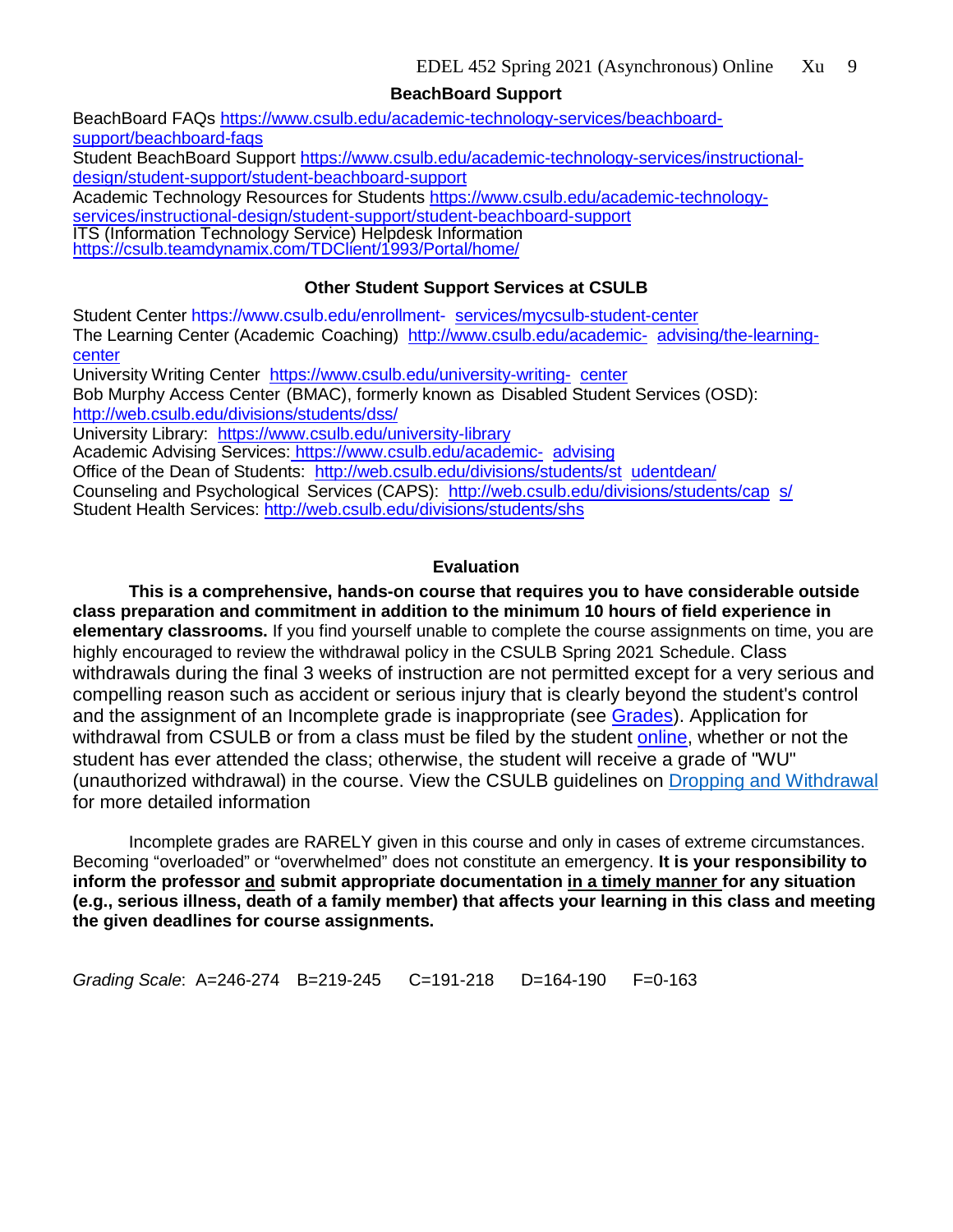## **How to Earn an A in This Course?**

- 1. Have a thorough understanding about the course expectations.
- 2. Complete all required readings (textbooks and articles), class tasks and class activities in each module, and course assignments. DO NOT wait until the due date to start working on each module.
- 3. Follow directions for class tasks and class activities, and guidelines for course assignments.
- 4. TAKE NOTES in your notebook about what you are learning.
- 5. Ask the professor questions in a timely manner.
- 6. Read the professor's feedback for modules and course assignments.
- 7. Enjoy online learning and respect everyone in the learning community.

Happy reading! Happy thinking! Happy learning!

I am here to guide you through your journey of learning in this course. Your success in this course is very important to me. So please feel free to contact me for any questions.

We are all in this together! We survive and thrive!

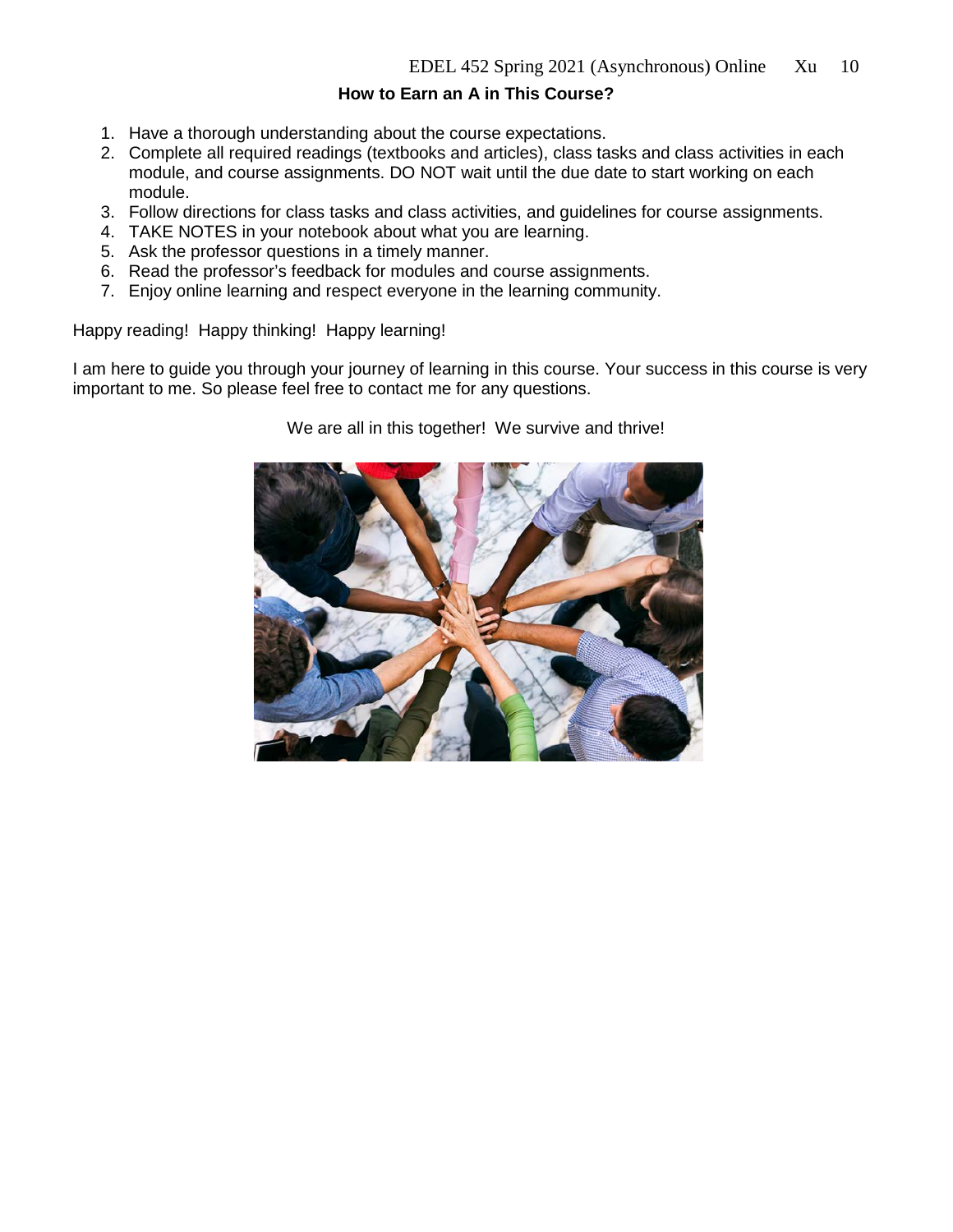|                                                                                                                                                                                                                                                                                              |         | EDEL 452 Spring 2021 (Asynchronous) Online                      | Xu<br>11 |
|----------------------------------------------------------------------------------------------------------------------------------------------------------------------------------------------------------------------------------------------------------------------------------------------|---------|-----------------------------------------------------------------|----------|
| <b>Class Activities and Course Assignments</b>                                                                                                                                                                                                                                               |         | <b>Possible Points</b>                                          |          |
| Class Tasks and Class Activities (SLOs 1-4)<br>(Participation Points for Each Module)                                                                                                                                                                                                        |         | (10 points x8 modules, 20 points each for Modules 5 & 7)<br>120 |          |
| Phonemic Awareness or Phonics Lesson (field work)<br>(SLOs#1, 2, 3, & 4; CCSS foundational skills)<br><b>Lesson Plan</b><br><b>Teaching and Reflection</b>                                                                                                                                   | 6<br>10 | 16                                                              |          |
| Comprehension of Literature Lesson (field work)<br>(SLOs#1, 2, 3, & 4; CCSS literature)<br>Lesson Plan<br><b>Teaching and Reflection</b>                                                                                                                                                     | 6<br>10 | 16                                                              |          |
| Comprehension of Informational Text Lesson (field work)<br>(SLOs#1, 2, 3, & 4; CCSS informational text)<br><b>Lesson Plan</b>                                                                                                                                                                | 6       | 6                                                               |          |
| Case Study (field work) (SLO 2)<br>1. Reading Interests and Concepts about Reading Survey<br>2. Letter Identification<br>3. Concepts about Print<br>4. Yopp-Singer Test of Phoneme Segmentation OR<br><b>Names Test</b><br>5. San Diego Quick Assessment<br>6. Miscue Analysis and Retelling |         | 60<br>8<br>8<br>8<br>8<br>8<br>20                               |          |
| Case Study Report (SLOs 1 & 2)                                                                                                                                                                                                                                                               |         | 40                                                              |          |
| <b>Signature Assignment:</b><br>Reading Comprehension with an Informational Text Lesson Reflection<br>(SLOS 1 & 4)                                                                                                                                                                           |         | 16                                                              |          |
| <b>Total Points</b>                                                                                                                                                                                                                                                                          |         | 274                                                             |          |
| <b>Bonus Points (SPOT Evaluation)</b>                                                                                                                                                                                                                                                        |         | 5                                                               |          |

## *It is strongly advised that you take RICA AFTER you have completed both EDEL 442 and EDEL 452.*

The instructor reserves the right to alter this syllabus and/or the structure of the course, including components of the BeachBoard platform, assignments and deadlines, if situations that arise that necessitate doing so.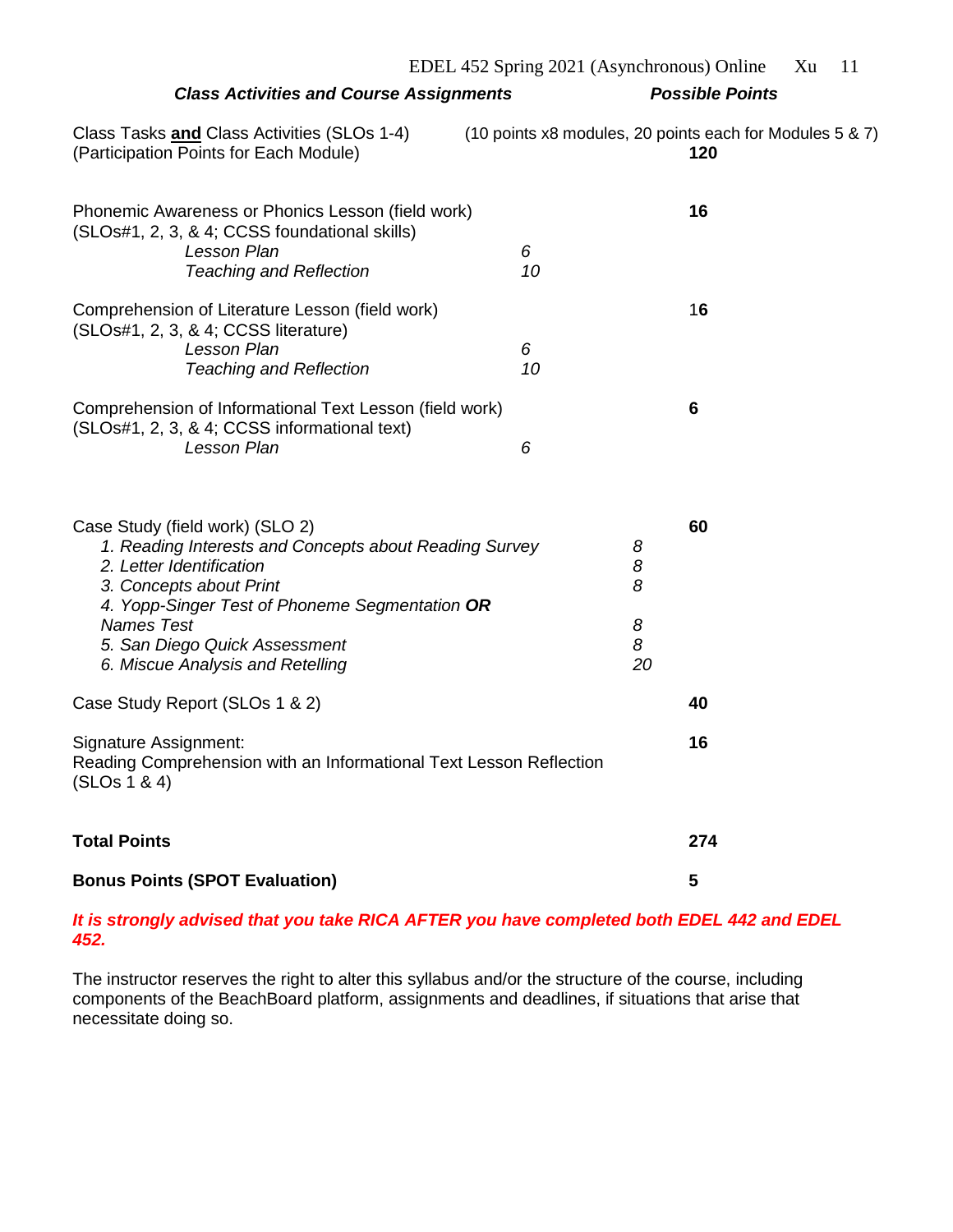### **A List of EDEL 452 Course Activities and Assignments**

**Note:** For your own convenience and reference, please use this sheet to document the due dates and grades. PLEASE USE THIS SHEET!

| <b>Assignment Name</b>                                                      |             | Grade |
|-----------------------------------------------------------------------------|-------------|-------|
|                                                                             | <b>Date</b> |       |
| <b>Class Tasks and Class Activities</b>                                     |             |       |
| Module 1                                                                    |             |       |
| Module 2                                                                    |             |       |
| Module 3                                                                    |             |       |
| Module 4                                                                    |             |       |
| Module 5 Part 1                                                             |             |       |
| Module 5 Part 2                                                             |             |       |
| Module 6                                                                    |             |       |
| Module 7 Part 1                                                             |             |       |
| Module 7 Part 2                                                             |             |       |
| Module 8                                                                    |             |       |
| Module 9                                                                    |             |       |
| Module 10                                                                   |             |       |
| <b>Course Assignments</b>                                                   |             |       |
|                                                                             |             |       |
| Phonemic Awareness or Phonics Lesson Plan & Reflection                      |             |       |
|                                                                             |             |       |
| Comprehension of Literature Lesson Plan & Reflection                        |             |       |
|                                                                             |             |       |
| Comprehension of Informational Text Lesson Plan                             |             |       |
|                                                                             |             |       |
| <b>Case Study Assessments</b>                                               |             |       |
| Reading Interests and Concepts about Reading Survey<br>1.                   |             |       |
| Letter Identification<br>2.                                                 |             |       |
| <b>Concepts about Print</b><br>3.                                           |             |       |
| 4A: Yopp-Singer of Phoneme Segmentation OR 4B: Names Test<br>4.             |             |       |
| San Diego Quick Assessment<br>5.                                            |             |       |
| 6. Miscue Analysis and Retelling                                            |             |       |
|                                                                             |             |       |
| Case Study Report                                                           |             |       |
|                                                                             |             |       |
| Signature Assignment: Reading Comprehension of an Informational Text Lesson |             |       |
| Reflection                                                                  |             |       |
|                                                                             |             |       |
| <b>Total Points</b>                                                         |             |       |
| Bonus Points (SPOT Evaluation)                                              |             |       |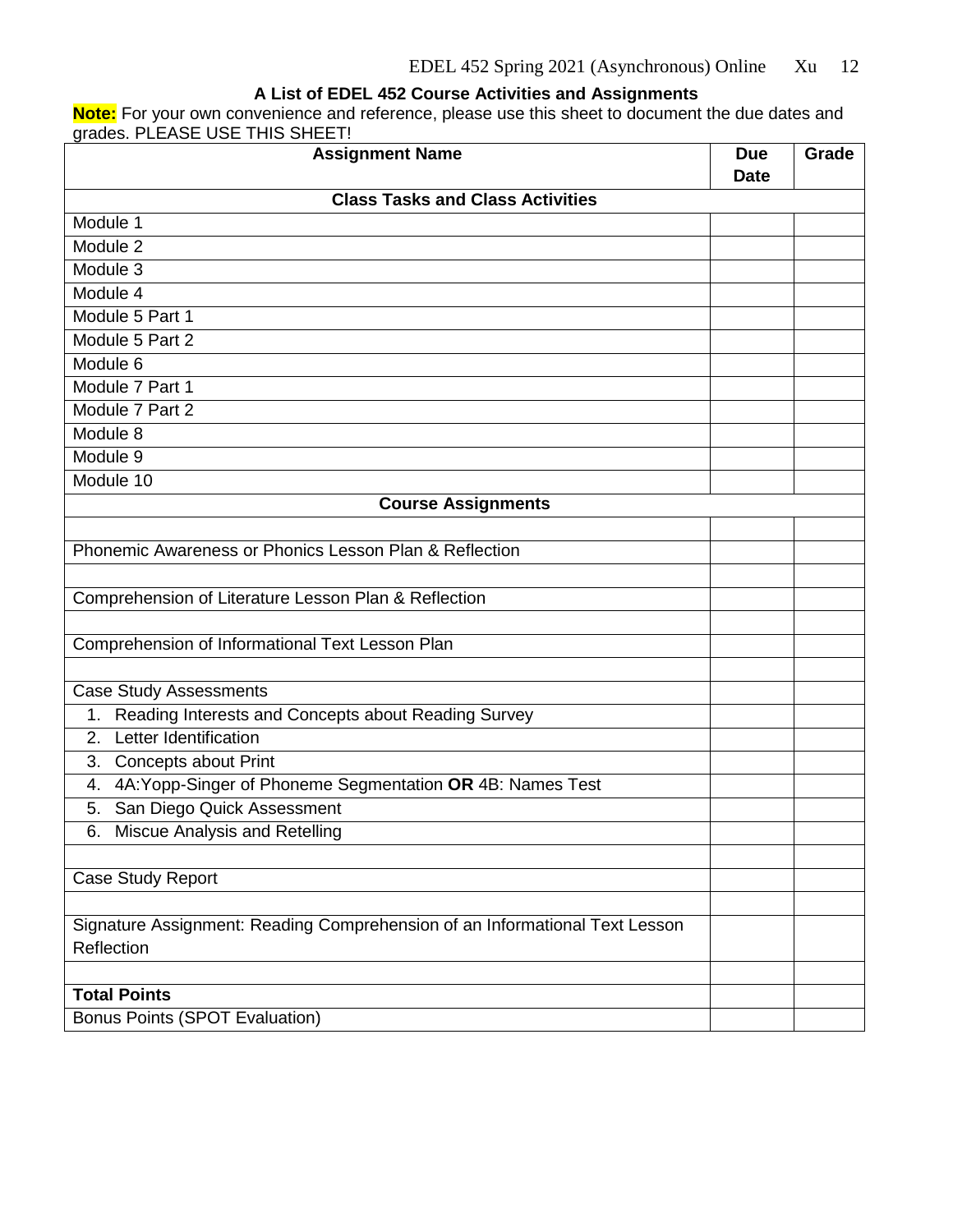# **Class Schedule (Subject to Change)**

All class tasks, class activities, and course assignments are due **by 11:59 p.m. on Tuesdays**

| <b>Module</b> | <b>Topics</b>                                                                                                                                                                                                                                                                                                                                                                                                                                                                                                 | <b>Assignments</b>                                                                                                                                      |
|---------------|---------------------------------------------------------------------------------------------------------------------------------------------------------------------------------------------------------------------------------------------------------------------------------------------------------------------------------------------------------------------------------------------------------------------------------------------------------------------------------------------------------------|---------------------------------------------------------------------------------------------------------------------------------------------------------|
| Module 1      | Navigating through the Beachboard and Completing<br>1.<br>activities in Getting Started on the course<br>homepage<br>1). BeachBoard video and help site<br>2). Welcome and Introduction                                                                                                                                                                                                                                                                                                                       | All articles are available on<br>the Beachboard under<br>"Content", "Supplementary<br>Readings".                                                        |
|               | 3). Self Introduction<br>4). Course Syllabus<br>5). Forming a Group<br>6). Alternative Field Work<br>7). S4 (https://app.calstates4.com/csulb)<br>8). Admit Card (or Letter)<br>9). FAQs                                                                                                                                                                                                                                                                                                                      | 1. Gunning Chap. 1, Chap.<br>2, & Chap. 10 (pp. 422-<br>430)<br>2. Xu Chap. 1 & Chap. 3<br>$(pp. 67-71)$<br><b>Homework</b><br>1. Starting to form your |
|               | 2. What's Reading and Reading Instruction<br>3. Theories of Learning and Reading Development<br>4. Typologies of English Learners<br>5. Guiding Principles of Teaching Literacy to English<br>Language Learners<br>6. Multi-Tiered System of Supports (MTSS) and<br>Universal Design for Learning (UDL)<br>7. Reading Workshop<br>• DUE by 11:59 p.m. PST 2/2<br>1. All class tasks and class activities (follow directions on<br>Module 1)                                                                   | group. Click the link here<br>https://docs.google.com/<br>spreadsheets/d/19M8uUf<br>MQEEoCumRbm4uFmL<br>zq9EeJE9CtaN_2xNAs6<br>U0/edit?usp=sharing      |
| Module 2      | 1. Linguistic Concepts and Cueing Systems<br>Language Acquisition and Linguistic Interferences<br>2.<br>3. Phonemic Awareness and Phonics<br>4. Phonemic Awareness Instruction<br>5. Assessment and Instruction<br>6. Common Core State Standards<br>• DUE by 11:59 p.m. PST 2/9<br>1. All class tasks and class activities (follow directions<br>on Module 2)                                                                                                                                                | 1. Gunning Chap. 4 (pp.<br>$111 - 115$<br>2. Xu Chap. 2<br>3. Manyak's Article<br>4. Yopp's Article<br>5. Gunning Chap. 3                               |
| Module 3      | 1. Phonics Instruction<br>2. Introducing Phonemic Awareness or Phonics<br>Lesson<br>3. Building Reading Fluency<br>4. Emergent Literacy and Oral Language<br>Introducing Case Study Assessment 1 Reading<br>5.<br>Interests and Concepts about Reading Survey<br>6. Introducing Case Study Assessment 2 Letter<br>Identification<br>7. Introducing Case Study Assessment 3 Concepts<br>about Print<br>• DUE 11:59 p.m. PST 2/16<br>1. All class tasks and class activities (follow directions on<br>Module 3) | 1. Xu Chap. 3; Chap. 4 (pp.<br>82-109)<br>2. Gunning Chap. 4 (pp.<br>115-130; pp. 141-151)                                                              |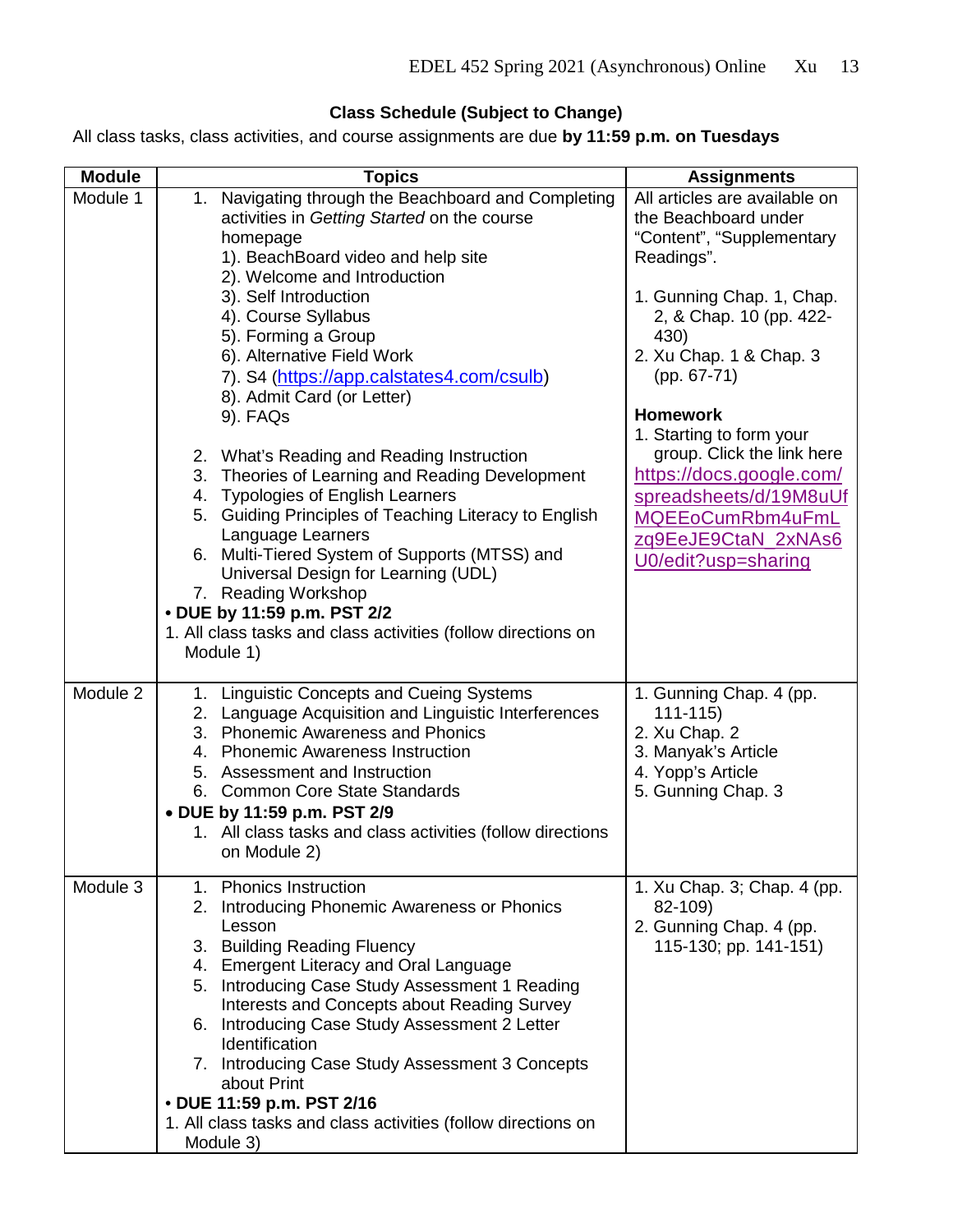| <b>Date</b>        | <b>Topics</b>                                                                                                                                                                                                                                                                                                                                                                                                                                                                                   | <b>Date</b>                                                                                                        |
|--------------------|-------------------------------------------------------------------------------------------------------------------------------------------------------------------------------------------------------------------------------------------------------------------------------------------------------------------------------------------------------------------------------------------------------------------------------------------------------------------------------------------------|--------------------------------------------------------------------------------------------------------------------|
| Module 4           | 1. Word Recognition and Word Identification<br>2. Teaching Sight Words and Word Identification<br>3. Evaluating a Children's Book (Using the Criteria<br>Listed on Xu, pp. 166-168)<br>4. Introducing Case Study Assessment 4A Yopp-<br>Singer Test of Phoneme Segmentation OR 4B<br><b>Names Test</b><br>5. Introducing Case Study Assessment 5: San Diego<br><b>Quick Assessment</b><br>• DUE 11:59 p.m. PST 2/23<br>1. All class tasks and class activities (follow directions on<br>Module) | 1. Gunning Chap. 5 (pp.<br>$207 - 211$<br>2. Xu & Rutledge's Article                                               |
| Module 5<br>Part 1 | 1. Factors Associated with Comprehension<br>2. Comprehension Process<br>3. Learner Comprehension Strategies<br>4. Text Selection for Comprehension Instruction<br>5. Instructional Comprehension Strategies for<br>Literature (The Keeping Quilt)<br>6. Introducing Case Study Assessment 6 Miscue<br>Analysis and Retelling (Part 1)<br>• DUE 11:59 p.m. PST 3/2                                                                                                                               | 1. Gunning Chap. 6, &<br>Chap. 7 (pp. 279-282;<br>pp. 288-317)<br>2. Xu Chap. 6<br>3. Snow & O'Connor's<br>Article |
|                    | 1. Class tasks (5.1, 5.2, & 5.3) and class activities (5.1-<br>5.5) (follow directions on Module 5)<br>2. Phonemic Awareness/Phonics Lesson Plan (Submit to<br>Dropbox)                                                                                                                                                                                                                                                                                                                         |                                                                                                                    |
| Module 5           | • DUE 11:59 p.m. PST 3/9<br>1. Class tasks $(5.4-5.6)$ and class activities $(5.6-5.9)$                                                                                                                                                                                                                                                                                                                                                                                                         |                                                                                                                    |
| Part 2             | (follow directions on Module 5)<br>2. Case Study Assessment 1 Reading Interests and<br>Concepts about Reading Survey (Submit to Dropbox)                                                                                                                                                                                                                                                                                                                                                        |                                                                                                                    |
| Module 6           | Reading Workshop with The Keeping Quilt<br>1.<br>Introducing Comprehension of Literature Lesson<br>2.<br>3. Continuing Case Study Assessment 6 Miscue<br>Analysis and Retelling (Part 2)                                                                                                                                                                                                                                                                                                        | 1. Gunning Chap. 9<br>2. Kelley & Clausen-Grace's<br>Article                                                       |
|                    | • DUE 11:59 p.m. PST 3/16<br>1. All class tasks and class activities (follow directions on<br>Module 6)<br>2. Case Study Assessment 2 Letter Identification Concepts<br>About Print (Submit to Dropbox)<br>3. Case Study Assessment 3 Concepts About Print (Submit<br>to Dropbox)                                                                                                                                                                                                               |                                                                                                                    |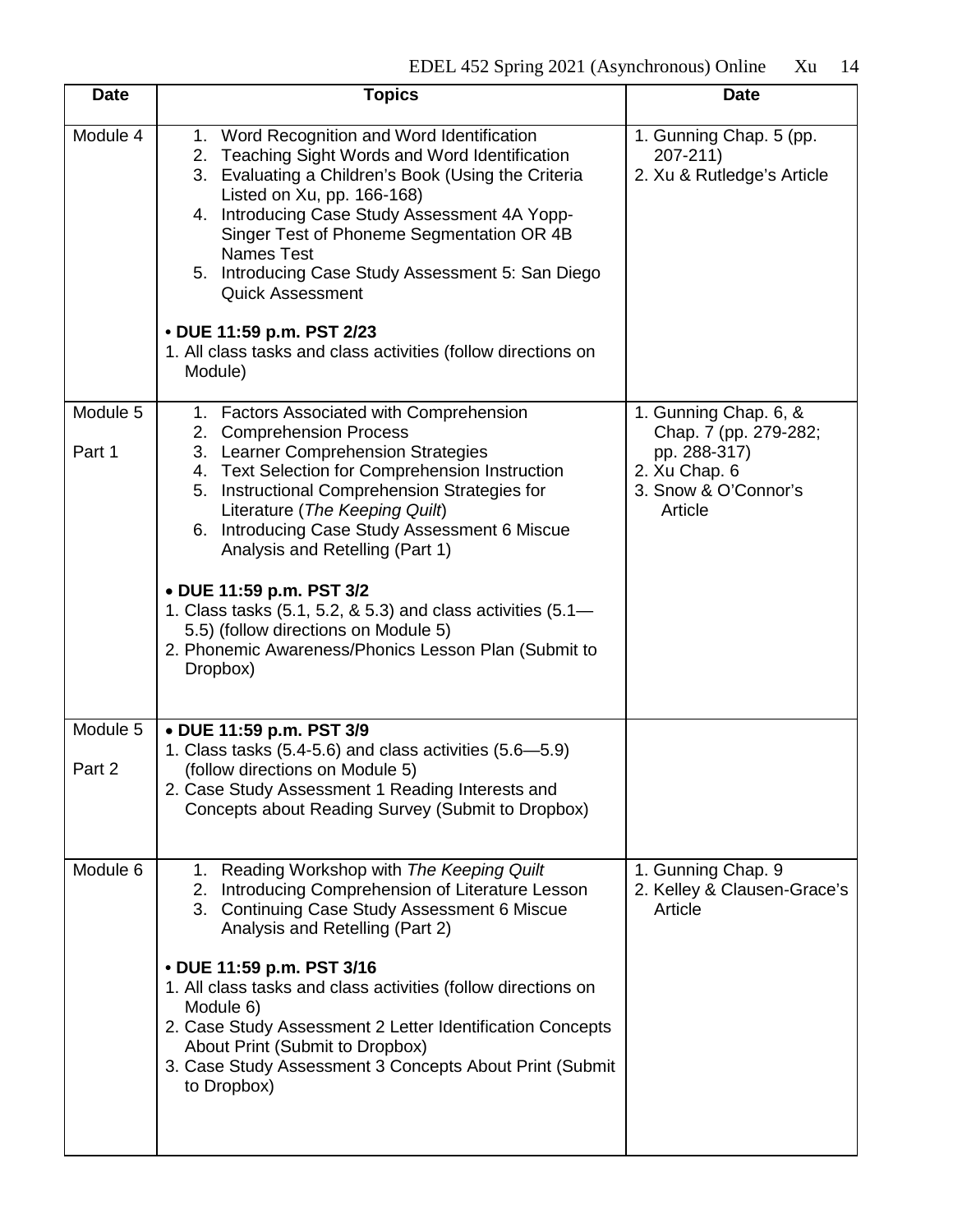| <b>Date</b>        | <b>Topics</b>                                                                                                                                                                                                                                                                                                                                                                                                                                                                                                                                                                                                                                                                                                                    | <b>Date</b>                                                                                                                                                                                                                                                                                                    |
|--------------------|----------------------------------------------------------------------------------------------------------------------------------------------------------------------------------------------------------------------------------------------------------------------------------------------------------------------------------------------------------------------------------------------------------------------------------------------------------------------------------------------------------------------------------------------------------------------------------------------------------------------------------------------------------------------------------------------------------------------------------|----------------------------------------------------------------------------------------------------------------------------------------------------------------------------------------------------------------------------------------------------------------------------------------------------------------|
| Module 7<br>Part 1 | 1. Characteristics of Expository Texts<br>2. Instructional Comprehension Strategies for<br>Informational Text (A Drop of Water)<br>3. Study and Test-Taking Skills<br>4. Introducing Comprehension of Informational Text<br>Lesson<br>• DUE 11:59 p.m. PST 3/23<br>1. All class tasks (7.1, 7.2, & 7.3) and activities (7.1, 7.2, &<br>7.3) (follow directions on Module 7)<br>2. Case Study Assessment 4A Yopp-Singer Test of<br>Phoneme Segmentation OR 4B Names Test (Submit to<br>Dropbox)<br>3. Case Study Assessment 5 San Diego Quick Assessment<br>(Submit to Dropbox)                                                                                                                                                   | 1. Gunning Chap. 7 (pp.<br>283-288), & Chap. 8                                                                                                                                                                                                                                                                 |
| Module 7           | • DUE 11:59 p.m. PST 4/6                                                                                                                                                                                                                                                                                                                                                                                                                                                                                                                                                                                                                                                                                                         | It is very important that you                                                                                                                                                                                                                                                                                  |
| Part 2             | 1. All class tasks (7.4) and activities (7.4–7.6) (follow<br>directions on Module 7)<br>2. Comprehension of Literature Lesson Plan (Submit to<br>Dropbox)<br>3. Phonemic Awareness or Phonics Lesson Reflection<br>(Submit to Discussions)                                                                                                                                                                                                                                                                                                                                                                                                                                                                                       | submit your analysis for<br>Case Study Assessment 6<br>Miscue Analysis and<br>Retelling 4/13 so that you<br>would have time to revise<br>based on my feedback. The<br>analysis can be very<br>complicated, and I want to<br>give each of you an<br>opportunity to revise in<br>order to receive a full credit. |
| Module 8           | 1. Vocabulary Development<br>2. Academic Vocabulary<br>3. Selecting Words for Vocabulary Instruction<br>4. Strategies and Activities for Vocabulary Instruction<br>5. Reminding about Submitting Your Field Work Hours<br>on S4                                                                                                                                                                                                                                                                                                                                                                                                                                                                                                  | 1. Gunning Chap. 5<br>2. Xu Chap. 5                                                                                                                                                                                                                                                                            |
|                    | • DUE 11:59 p.m. PST 4/13                                                                                                                                                                                                                                                                                                                                                                                                                                                                                                                                                                                                                                                                                                        |                                                                                                                                                                                                                                                                                                                |
|                    | 1. All class tasks and class activities (follow directions on<br>Module 8)<br>2. Comprehension of Informational Text Lesson (Submit to<br>Dropbox)<br>3. Case Study Assessment 6 Miscue Analysis and Retelling<br>(Submit to Dropbox)<br>4. Revision of Case Study Assessment 2 Letter<br>Identification (If you have NOT received a full credit)<br>5. Revision of Case Study Assessment 3 Concepts about<br>Print (If you have NOT received a full credit)<br>6. Revision of Case Study Assessment 4A Yopp-Singer<br>Test of Phoneme Segmentation OR 4BNames Test (If<br>you have NOT received a full credit)<br>7. Revision of Case Study Assessment 5 San Diego Quick<br>Assessment (If you have NOT received a full credit) |                                                                                                                                                                                                                                                                                                                |